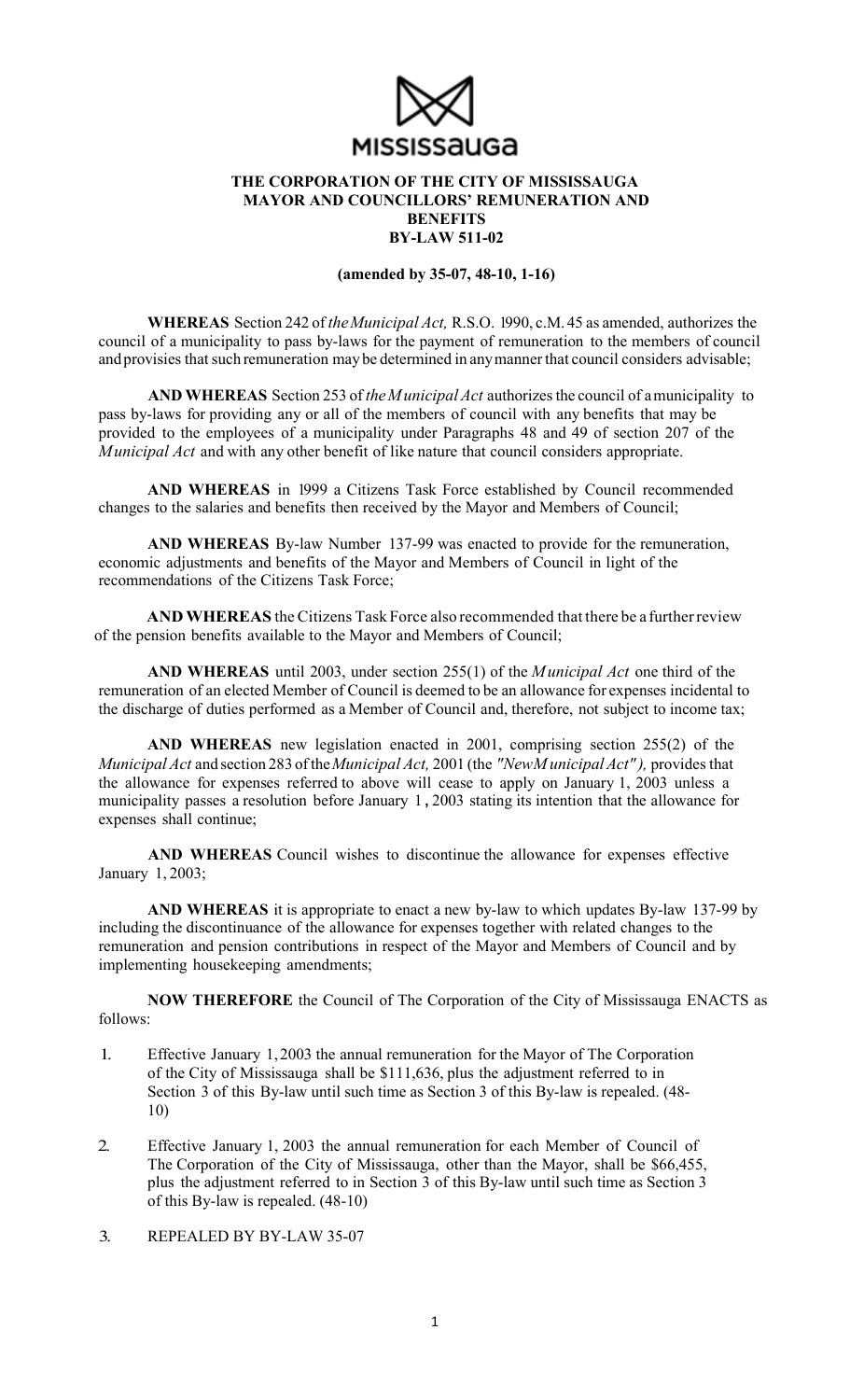- 4. If an economic adjustment increase is awarded in any year to full time non-union staff of The Corporation of the City of Mississauga, the salaries for the Mayor and for the Members of Council shall also receive the same increase.
- 5 A \$10,000 death benefit shall be payable to the estate of the Mayor and the estate of each Member of Council where such person dies during the term of office, and the cost of such benefit shall be paid by The Corporation of the City of Mississauga.
- 6 Subject to the restrictions below, severance allowance shall be payable to the Mayor and to each Member of Council upon retirement, resignation or death of a Member of Council while in office, or upon failure to be re-elected to office for the term immediately following a current term of office. No severance allowance shall be payable, however, in the following circumstances: (1-16)
	- 1) where the purpose of a retirement or resignation is to assume a position as an elected or appointed officer holder at any level of government, including another municipality; or (1-16)
	- 2) where the purpose of a retirement or resignation is to assume paid employment with another organization or business; or  $(1-16)$
	- 3) where the Mayor or Member of Council ceases to hold office as a result of involuntary removal from office, other than through failure to be re-elected or death; (1-16)

The severance allowance shall be calculated on the basis of one month's base salary for each year of service up to a maximum of 12 months' base salary, payable in a lump sum. (1-16)

- 7. When eligible to receive a severance allowance, the Mayor and each Member of Council will also receive the benefits in sections 9 and 10 of this By-law calculated on the basis of one month for each year of service up to a maximum of 12months, but they shall not be entitled to receive the benefits in Section 11 of this By-law.
- 8. When eligible to receive a severance allowance, the Mayor and each Member of Council will be entitled to a transition allowance, to a maximum allowable cost of \$6,000, for appropriate counselling, either to re-establish him/herself in a business or public career or to prepare themselves for retirement. In the event that the Mayor or a Member of Council does not avail him/herself of counselling, the counselling allowance will not be due or payable.
- 9. The Corporation of the City of Mississauga shall pay for the whole of the insurance premium cost of the plan of hospital care insurance and of the health services insurance for the Mayor and each Member of Council.
- 10. The Corporation of the City of Mississauga shall pay for the whole of the insurance premium cost of the provision of group life insurance, group accident insurance, extended hospital, medical, and dental services, for the Mayor and each Member of Council. (48-10)
- 11. The Mayor and each Member of Council shall pay for the whole of the insurance premium cost of the provision of long term disability insurance for himself or herself, unless the Mayor and/or a Member of Council has opted out of the long term disability insurance program during the optional opt out period before September 1, 2009. (48-10)
- 12. In accordance with subsection 3 of Section 243 of the *Municipal Act,* an amount as defined in Appendix A to this by-law shall be paid to the Mayor and to all Councillors in recognition of mileage expenses incurred for travel related to his/her duties as a Member of Council.
- 13. As authorized by subsection 2 of Section 255 of the *Municipal Act,* the allowance for expenses equal to one-third of a member of council's remuneration shall be discontinued effective from and after January 1, 2003.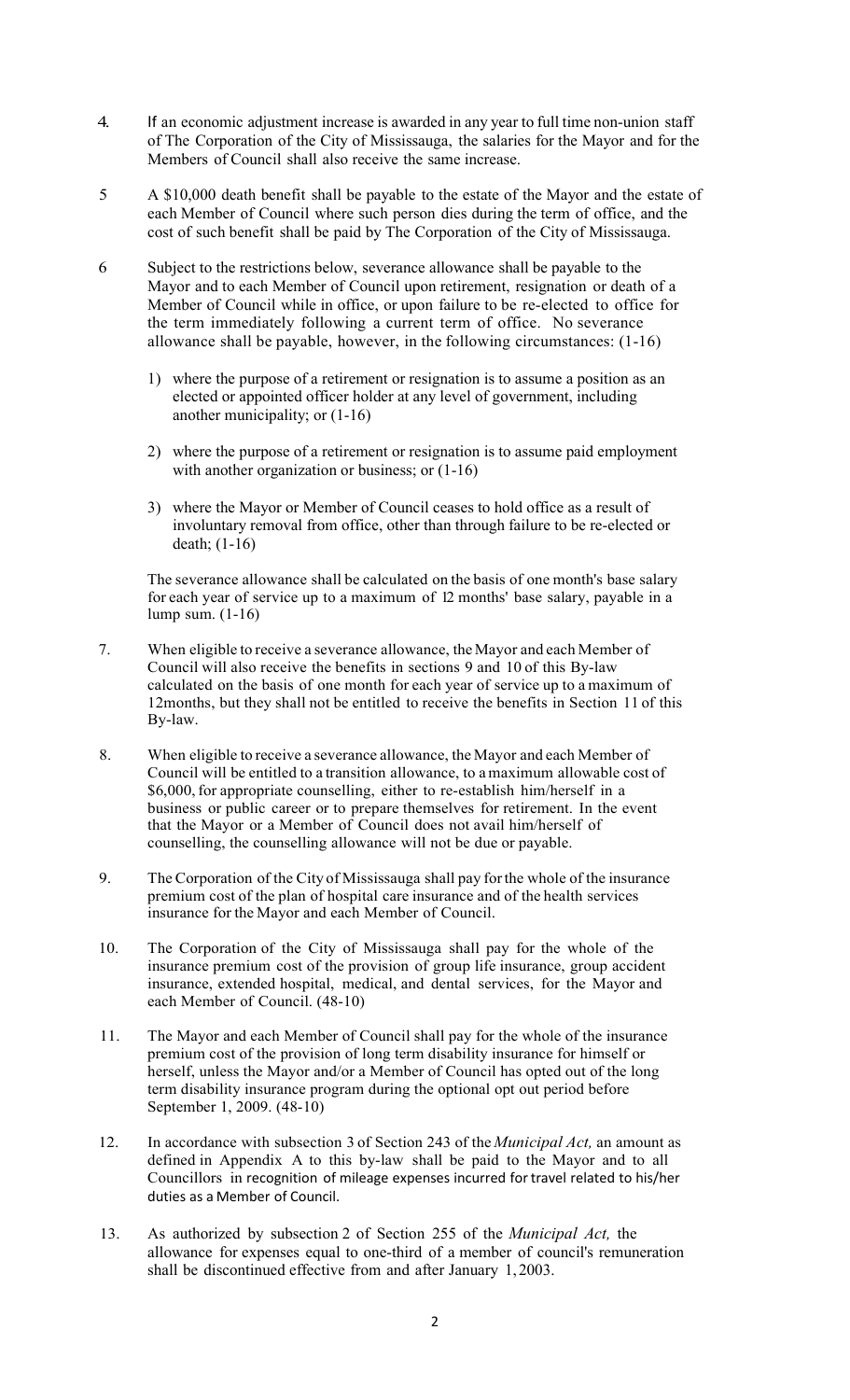- 14. Effective January 1, 2003, contributions to the OMERS pension plan on behalf of the Mayor and Members of Council that are payable by The Corporation of the City of Mississauga and the Mayor and Members of Council shall be calculated on the basis of the full amount of their taxable, pensionable income from the City.
- 15. This By-law shall come into effect on January 1, 2003, on which date By-law 137-99 shall be repealed.
- 16. This by-law shall be known as the Mayor and Councillors' Remuneration and Benefits By- law, 2003.

**ENACTED AND PASSED** this 11<sup>th</sup> day of December, 2002 **Signed by: Hazel McCallion, Mayor and Crystal Greer, City Clerk**